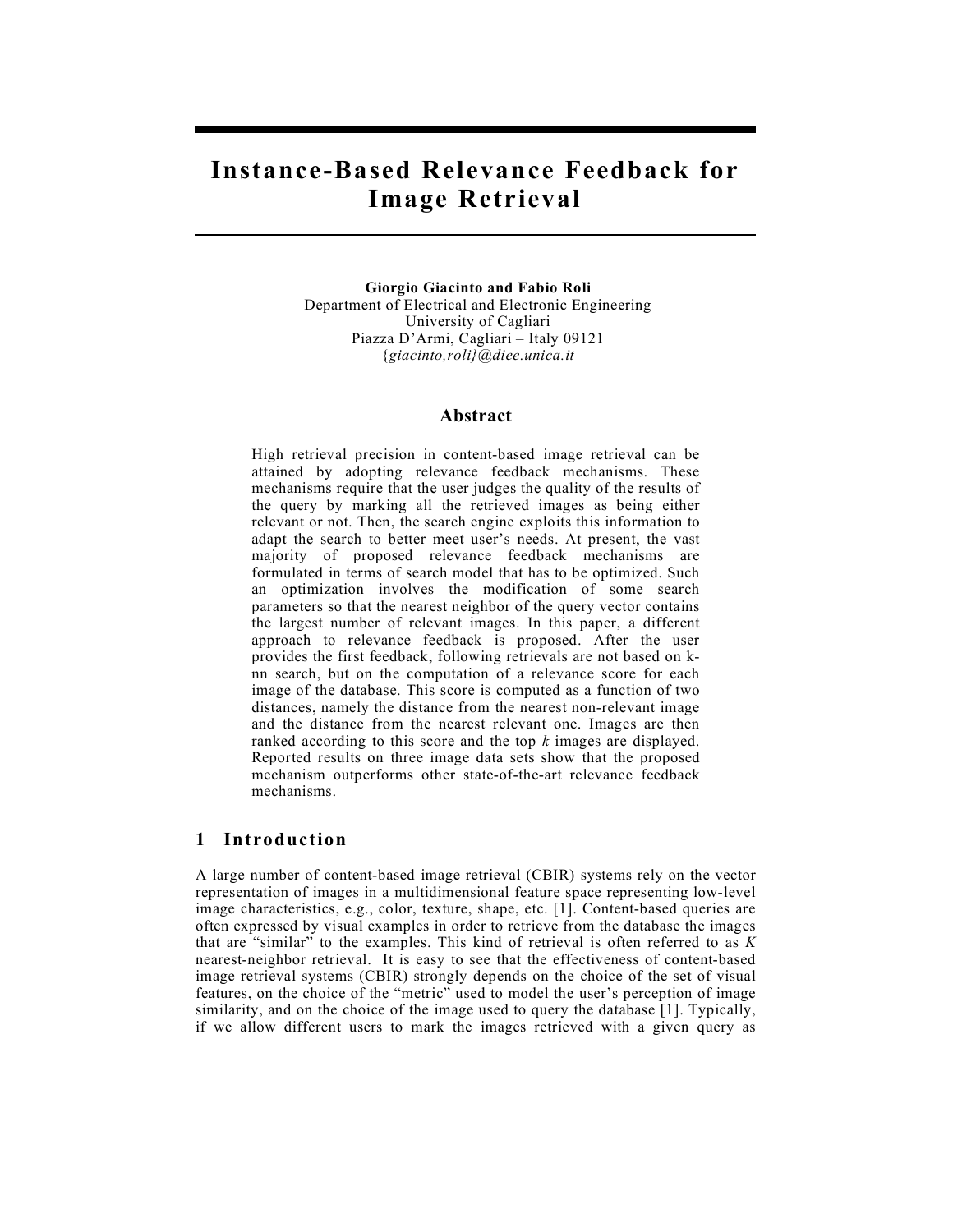relevant or non-relevant, different subsets of images will be marked as relevant. Accordingly, the need for mechanisms to adapt the CBIR system response based on some feedback from the user is widely recognized.

It is interesting to note that while *relevance feedback* mechanisms have been first introduced in the information retrieval field [2], they are receiving more attention in the CBIR field (Huang). The vast majority of relevance feedback techniques proposed in the literature is based on modifying the values of the search parameters as to better represent the *concept* the user bears in mind. To this end, search parameters are computed as a function of the relevance values assigned by the user to *all* the images retrieved so far. As an example, relevance feedback is often formulated in terms of the modification of the query vector, and/or in terms of adaptive similarity metrics. [3]-[7]. Recently, pattern classification paradigms such as SVMs have been proposed [8]. Feedback is thus used to model the *concept* of relevant images and adjust the search consequently.

Concept modeling may be difficult on account of the distribution of relevant images in the selected feature space. "Narrow domain" image databases allows extracting good features, so that images bearing similar concepts belong to compact clusters. On the other hand, "broad domain" databases, such as image collection used by graphic professionals, or those made up of images from the Internet, are more difficult to subdivide in cluster because of the high variability of concepts [1]. In these cases, it is worth extracting only low level, non-specialized features, and image retrieval is better formulated in terms of a search problem rather then concept modeling.

The present paper aims at offering an original contribution in this direction. Rather then modeling the concept of "relevance" the user bears in mind, feedback is used to assign each image of the database a *relevance* score. Such a score depends only from two dissimilarities (distances) computed against the images already marked by the user: the dissimilarity from the set of relevant images, and the dissimilarity from the set of non-relevant images. Despite its computational simplicity, this mechanism allows outperforming state-of-the-art relevance feedback mechanisms both on "narrow domain" databases, and on "broad domain" databases.

This paper is organized as follows. Section 2 illustrates the idea behind the proposed mechanism and provides the basic assumptions. Section 3 details the proposed relevance feedback mechanism. Results on three image data sets are presented in Section 4, where performances of other relevance feedback mechanisms are compared. Conclusions are drawn in Section 5.

# **2 Instance-based relevance estimation**

The proposed mechanism has been inspired by classification techniques based on the "nearest case" [9]-[10]. Nearest-case theory provided the mechanism to compute the dissimilarity of each image from the sets of relevant and non–relevant images. The ratio between the nearest relevant image and the nearest non-relevant image has been used to compute the degree of relevance of each image of the database [11]. The present section illustrates the rationale behind the use of the nearest-case paradigm.

Let us assume that each image of the database has been represented by a number of low-level features, and that a (dis)similarity measure has been defined so that the proximity between pairs of images represents some kind of "conceptual" similarity. In other words, the chosen feature space and similarity metric is meaningful at least for a restricted number of users.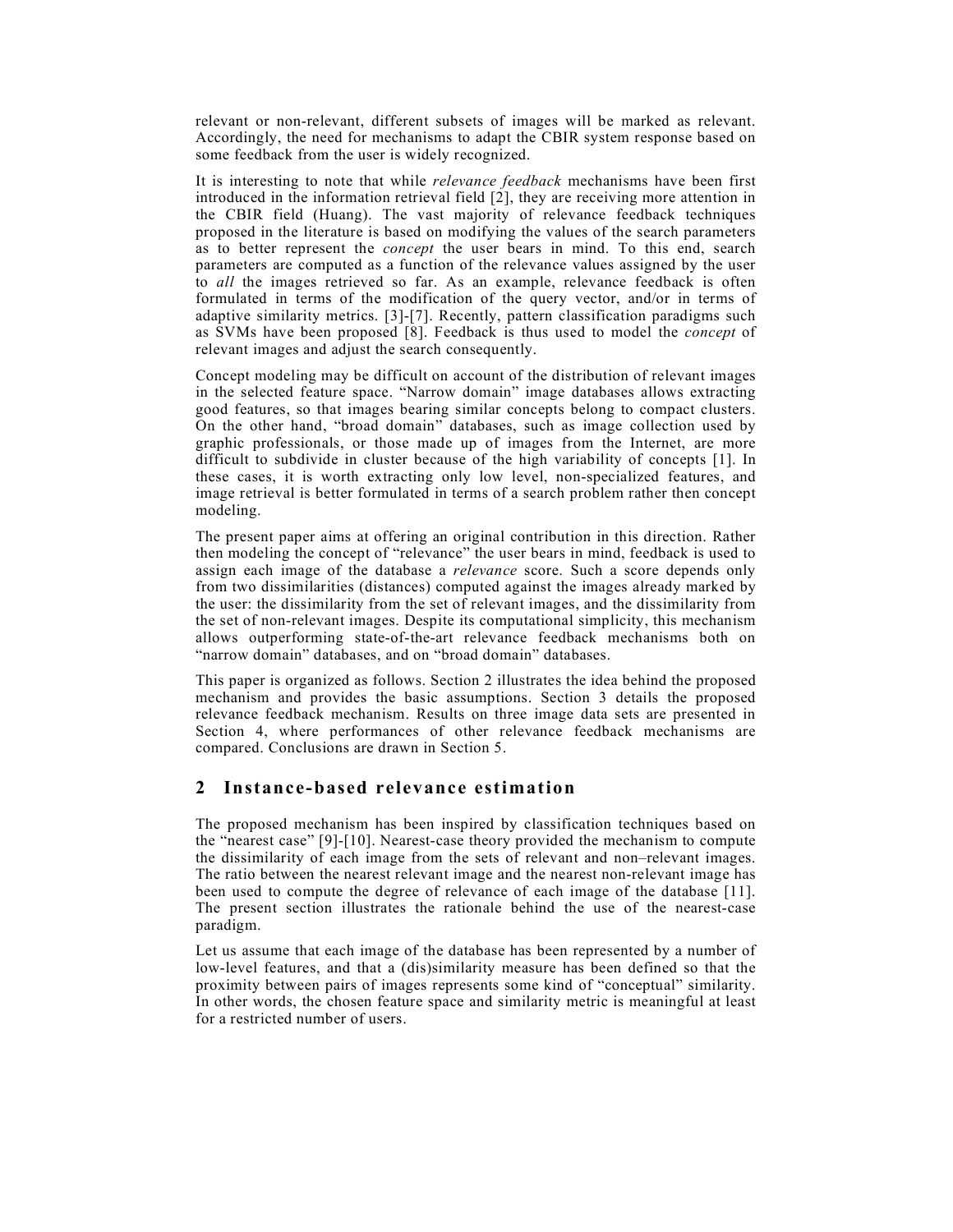A search in image databases is usually performed by retrieving the *k* most similar images with respect to a given query. The dimension of *k* is usually small, to avoid displaying a large number of images at a time. Typical values for *k* are between 10 and 20. However, as the "relevant" images that the user wishes to retrieve may not fit perfectly with the similarity metric designed for the search engine, the user may be interested in *exploring* other regions of the feature space. To this end, the user marks the subset of "relevant" images out of the *k* retrieved. Usually, such *relevance feedback* is used to perform a new *k*-nn search by modifying some search parameters, i.e., the position of the query point, the similarity metric, and other tuning parameters [1]-[7]. Recent works proposed the use of support vector machine to learn the distribution of relevant images [8]. These techniques require some assumption about the general form of the distribution of relevant images in the feature space. As it is difficult to make any assumption about such a distribution for broad domain databases, we propose to exploit the information about the relevance of the images retrieved so far in a nearest-neighbor fashion.

Nearest-neighbor techniques, as used in statistical pattern recognition, case-based reasoning, or instance-based learning, are effective in all applications where it is difficult to produce a high-level generalization of a "class" of objects [9]-[10],[12]- [13]. Relevance learning in content base image retrieval may well fit into this definition, as it is difficult to provide a general model that can be adapted to represent different concepts of similarity. In addition, the number of available cases may be too small to estimate the optimal set of parameters for such a general model. On the other hand, it can be more effective to use each "relevant" image as well as each "non-relevant" image, as "cases" or "instances" against which the images of the database should be compared. Consequently, we assume that an image is as much as relevant as much as its dissimilarity from the *nearest relevant* image is small. Analogously, an image is as much as non-relevant as much as its dissimilarity from the *nearest non-relevant* image is small.

# **3 Relevance Score Computation**

According to previous section, each image of the database can be thus characterized by a "degree of relevance" and a "degree of non-relevance" according to the dissimilarities from the nearest relevant image, and from the nearest non-relevant image, respectively. However, it should be noted that these degrees should be treated differently because only "relevant" images represent a "concept" in the user's mind, while "non-relevant" images may represent a number of other concepts different from user's interest. In other words, while it is meaningful to treat the degree of relevance as a degree of membership to the *class* of relevant images, the same does not apply to the degree of non-relevance. For this reason, we propose to use the "degree of non-relevance" to weight the "degree of relevance".

Let us denote with *R* the subset of indexes  $j \in \{1,...,k\}$  related to the set of relevant images retrieved so far and the original query (that is relevant by default), and with *NR* the subset of indexes  $j \in \{1,...,k\}$  related to the set of non-relevant images retrieved so far. For each image **I** of the database, according to the nearest neighbor rule, let us compute the dissimilarity from the nearest image in *R* and the dissimilarity from the nearest image in *NR*. Let us denote these dissimilarities as *dR*(**I**) and *dNR*(**I**), respectively. The value of *dR*(**I**) can be clearly used to measure the degree of relevance of image **I**, assuming that small values of  $dR(\mathbf{I})$  are related to very relevant images. On the other hand, the hypothesis that image **I** is relevant to the user's query can be supported by a high value of  $dNR(I)$ . Accordingly, we defined the relevance score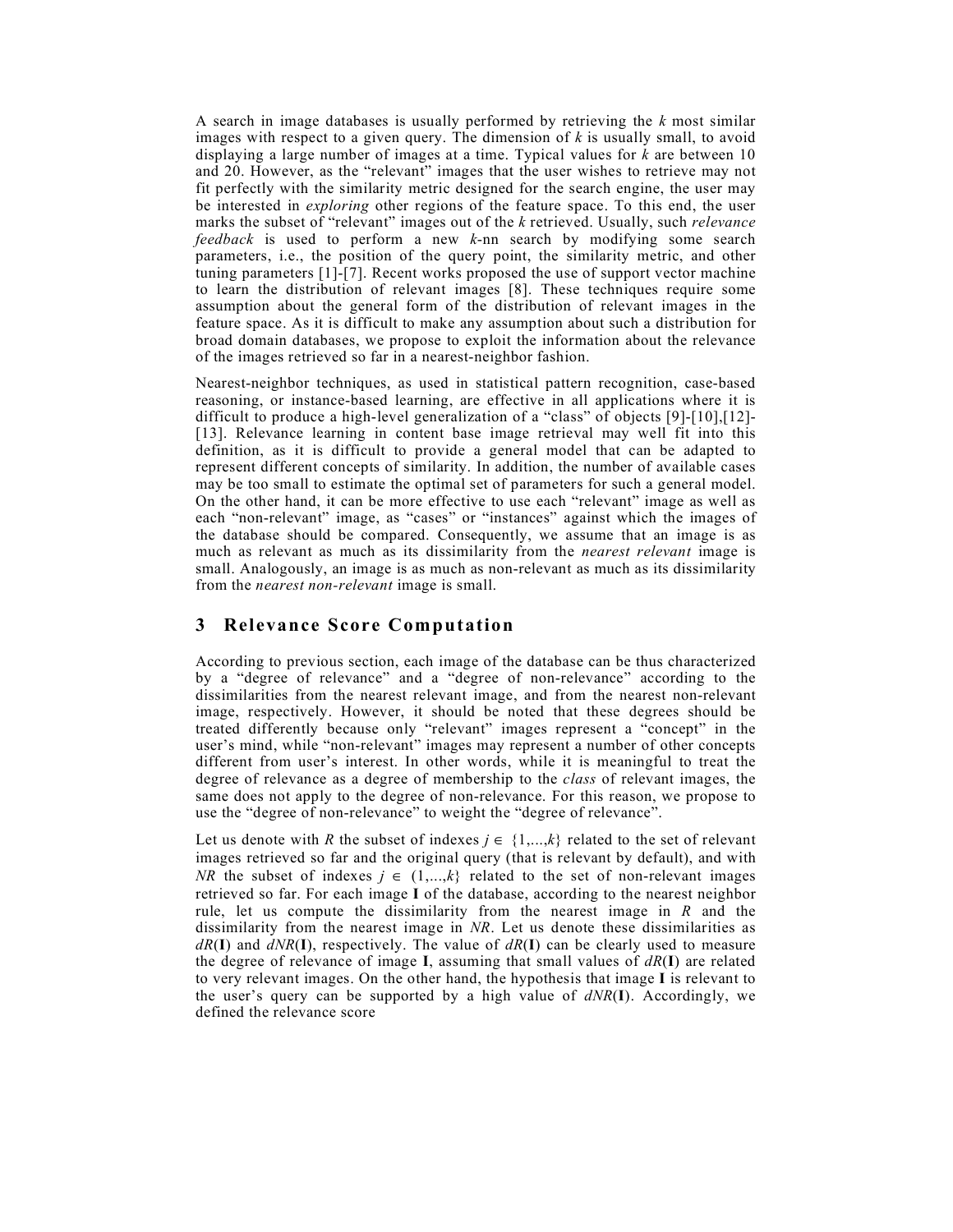$$
relevance(\mathbf{I}) = \left(1 + \frac{dR(\mathbf{I})}{dN(\mathbf{I})}\right)^{-1}
$$
\n(1)

This formulation of the score can be easily explained in terms of a distanceweighted 2-nn estimation of the posterior probability that image **I** is relevant. The 2 nearest neighbors are made up of the nearest relevant image, and the nearest nonrelevant image, while the weights are computed as the inverse of the distance from the nearest neighbors.

The relevance score computed according to equation (1) is then used to rank the images and the first *k* are presented to the user.

## **4 Experimental results**

In order to test the proposed method and compare it with other methods described in the literature, three image databases have been used: the MIT database, a database contained in the UCI repository, and a subset of the Corel database. These databases are currently used for assessing and comparing relevance feedback techniques [5],[7],[14].

The MIT database was collected by the MIT Media Lab (ftp://whitechapel.media.mit.edu/pub/VisTex). This database contains 40 texture images that have been manually classified into fifteen classes. Each of these images has been subdivided into sixteen non-overlapping images, obtaining a data set with 640 images. Sixteen Gabor filters were used to characterise these images, so that each image is represented by a 16-dimensional feature vector [14].

The database extracted from the UCI repository (http://www.cs.uci.edu/mlearn/MLRepository.html) consists of 2,310 outdoor images. The images are subdivided into seven data classes (brickface, sky, foliage, cement, window, path, and grass). Nineteen colour and spatial features characterise each image. (Details are reported in the UCI web site).

The database extracted from the Corel collection is available at the KDD-UCI repository (http://kdd.ics.uci.edu/databases/CorelFeatures/CorelFeatures.data.html). We used a subset made up of 19513 images, manually subdivided into 43 classes. For each image, four sets of features were available at the web site. In this paper, we report the results related to the Color Moments (9 features), and the Co-occurrence Texture (16 features) feature sets

For each dataset, the Euclidean distance metric has been used. A linear normalisation procedure has been performed, so that each feature takes values in the range between 0 and 1.

For the first two databases, each image is used as a query, while for the Corel database, 500 images have been randomly extracted and used as query, so that all the 43 classes are represented. At each retrieval iteration, twenty images are returned. Relevance feedback is performed by marking images belonging to the same class of the query as relevant, and all other images as non-relevant. The user's query itself is included in the set of relevant images. This experimental set up affords an objective comparison among different methods, and is currently used by many researchers [5],[7],[14]. Results are evaluated in term of the retrieval precision averaged over all the considered queries. The precision is measured as the fraction of relevant images contained in the 20 top retrieved images.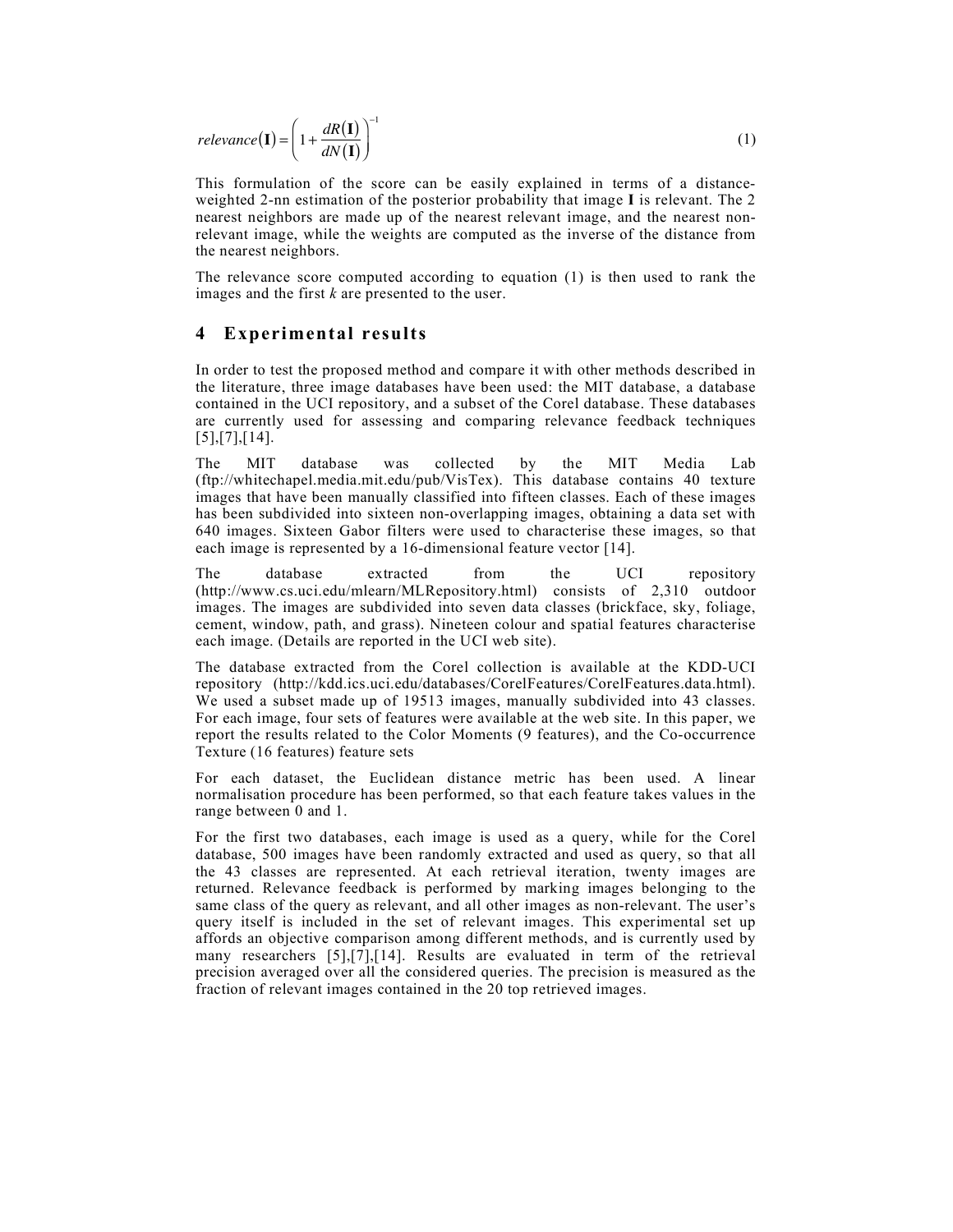As the first two databases are of the "narrow domain" type, while the third is of the "broad domain" type, this experimental set-up allowed a thorough testing of the proposed technique.

For the sake of comparison, retrieval performances obtained with two methods recently described in the literature are also reported: MindReader [3] which modifies the query vector and the similarity metric on account of features relevance, and Bayes QS (Bayesian Query Shifting) which is based on query reformulation [7]. These two methods have been selected because they can be easily implemented, and their performances can be compared to those provided by a large number of relevance feedback techniques proposed in the CBIR literature (see for example results presented in [15]). It is worth noting that results presented in different papers cannot be directly compared to each other because they are not related to a common experimental set-up. However, as they are related to the same data sets with *similar* experimental set-up, a qualitative comparisons let us conclude that the performance of the two above techniques are quite close to other results in the literature.

### **4.1 Experiments with the MIT database**

This database can be considered of the "narrow domain" type as it contains only images of textures of 40 different types. In addition, the selected feature space is very suited to measure texture similarity.

Figure 1 show the performances of the proposed relevance feedback mechanism and those of the two techniques used for comparison.



Figure 1: Retrieval Performances for the MIT database in terms of average percentage retrieval precision.

After the first feedback iteration (1rf in the graph), each relevance feedback mechanism is able to improve the average precision attained in the first retrieval by more than 10%, the proposed mechanism performing slightly better than MindReader. This is a desired behaviour as a user typically allows few iterations. However, if the user aims to better refine the search by additional feedback iteration, MindReader and Bayes QS are not able to exploit the additional information, as they provide no improvements after the second feedback iteration. On the other hand, the proposed mechanism provides further improvement in precision by increasing the number of iteration. These improvements are very small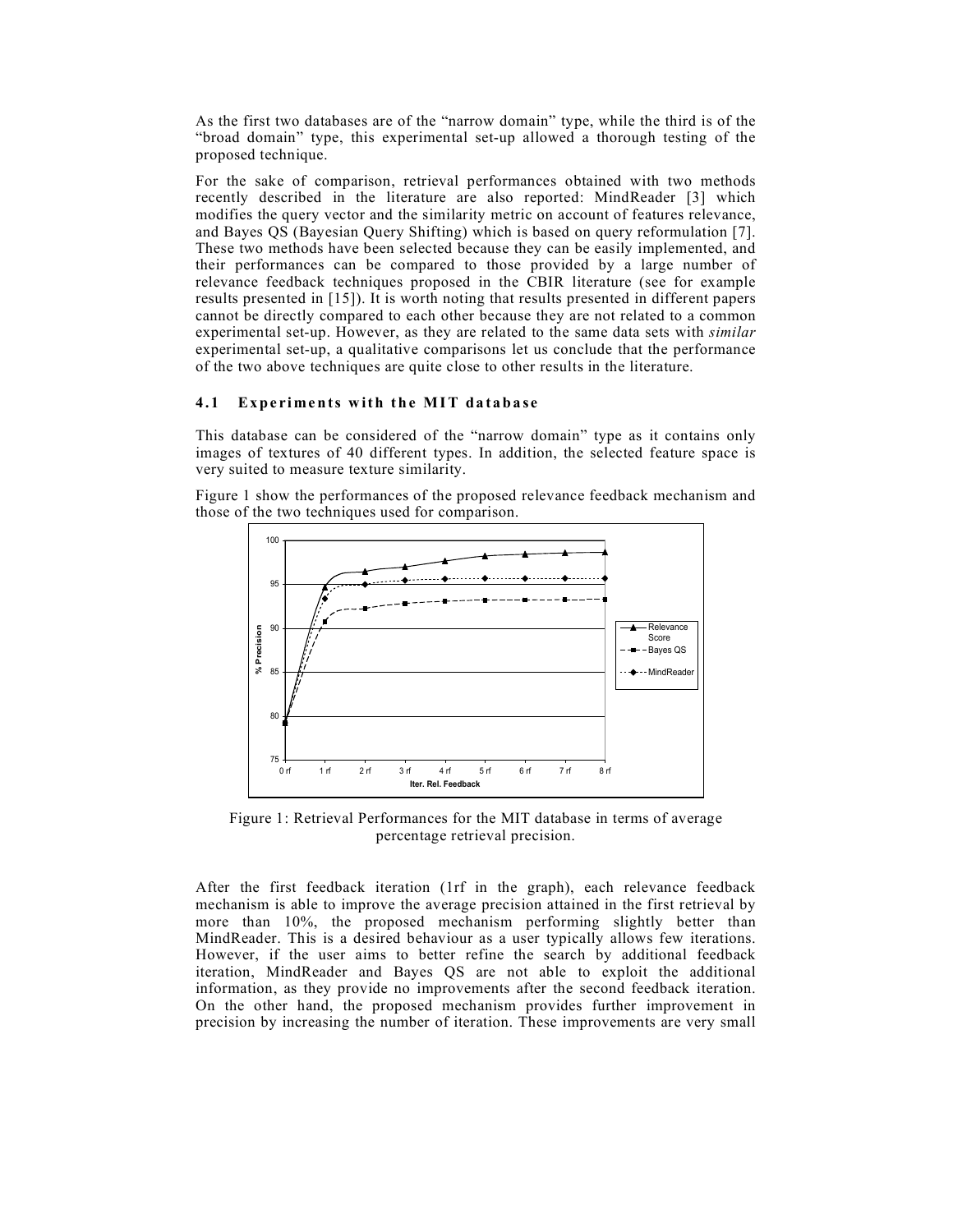because the first feedback already provides a high precision value, near to 95%.

#### **4.2** Experiments with the UCI database

This database too can be considered of the "narrow domain" type as the images clearly belong to one of the seven data classes, and features have been extracted accordingly.



Figure 2: Retrieval Performances for the UCI data set in terms of average percentage retrieval precision.

Figure 2 show the performances attained on the UCI database. Retrieval precision is very high after the first extraction with no feedback. Nonetheless, each of the considered mechanism is able to exploit relevance feedback, Mindreader and Bayes QS providing a 6% improvement, while the proposed mechanism attains a 8% improvement. This example clearly shows the superiority of the proposed technique, as it attains a precision of 99% after the second iteration. Further iterations allow attaining a 100% precision. On the other hand, Bayes QS also exploits further feedback iteration attaining a precision of 98% after 7 iterations, while MindReader does not improve the precision attained after the first iteration. As the user typically allows very few feedback iterations, the proposed mechanism proved to be very suited for narrow domain databases as it allows attaining a precision close to 100%.

#### **4.3** Experiments with the Corel database

Figures 3 and 4 show the performances attained on two feature sets extracted from the Corel database. This database is of the "broad domain" type as images represent a very large number of concepts, and the selected feature sets represent conceptual similarity between pairs of images only partly.

Reported results clearly show the superiority of the proposed mechanism. Let us note that the retrieval precision after the first *k*-nn search (0rf in the graphs) is quite small. This is a consequence of the difficulty of selecting a good feature space to represent conceptual similarity between pairs of images in a broad domain database. This difficulty is partially overcome by using MindReader or Bayes QS as they allow improving the retrieval precision by 10% to 15% according to the number of iteration allowed, and according to the selected feature space. Let us recall that both MindReader and Bayes QS perform a query movement in order to perform a k-nn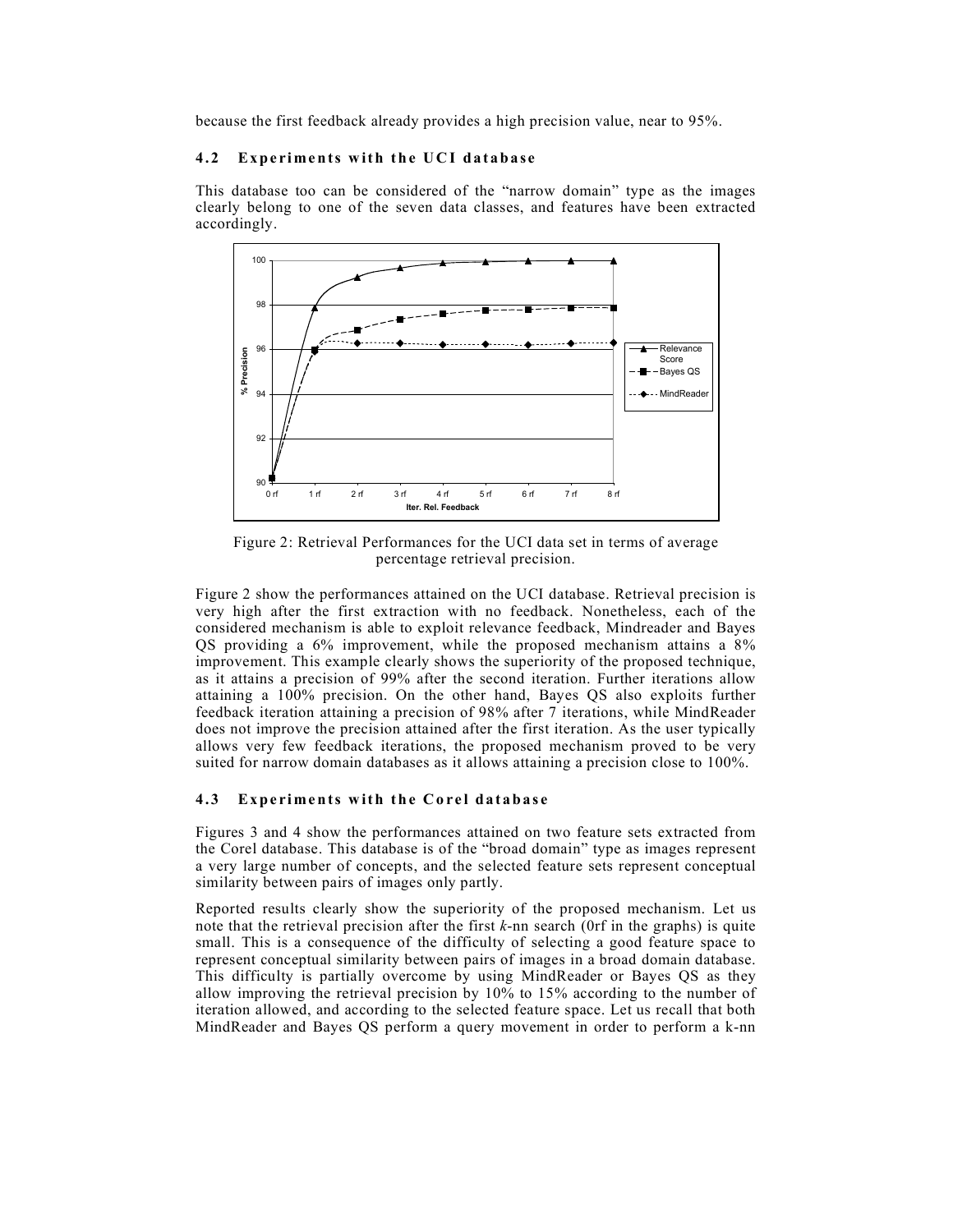query on a more promising region of the feature space. On the other hand, the proposed mechanism based on ranking all the images of the database according to a relevance score, not only provided higher precision after the first feedback, but also allow to improve significantly the retrieval precision as the number of iteration is increased. As the initial precision is quite small, a user may have more willingness to perform further iterations as the proposed mechanism allows retrieving new relevant images.



Figure 3: Retrieval Performances for the Corel data set (Color Moments feature set) in terms of average percentage retrieval precision



Figure 4: Retrieval Performances for the Corel data set (Co-occurrence Texture feature set) in terms of average percentage retrieval precision.

# **5 Conclusions**

In this paper, we proposed a novel relevance feedback technique for content-based image retrieval. While the vast majority of relevance feedback mechanisms aims at modeling user's concept of relevance based on the available labeled samples, the proposed mechanism is based on ranking the images according to a relevance score depending on the dissimilarity from the nearest relevant and non-relevant images.